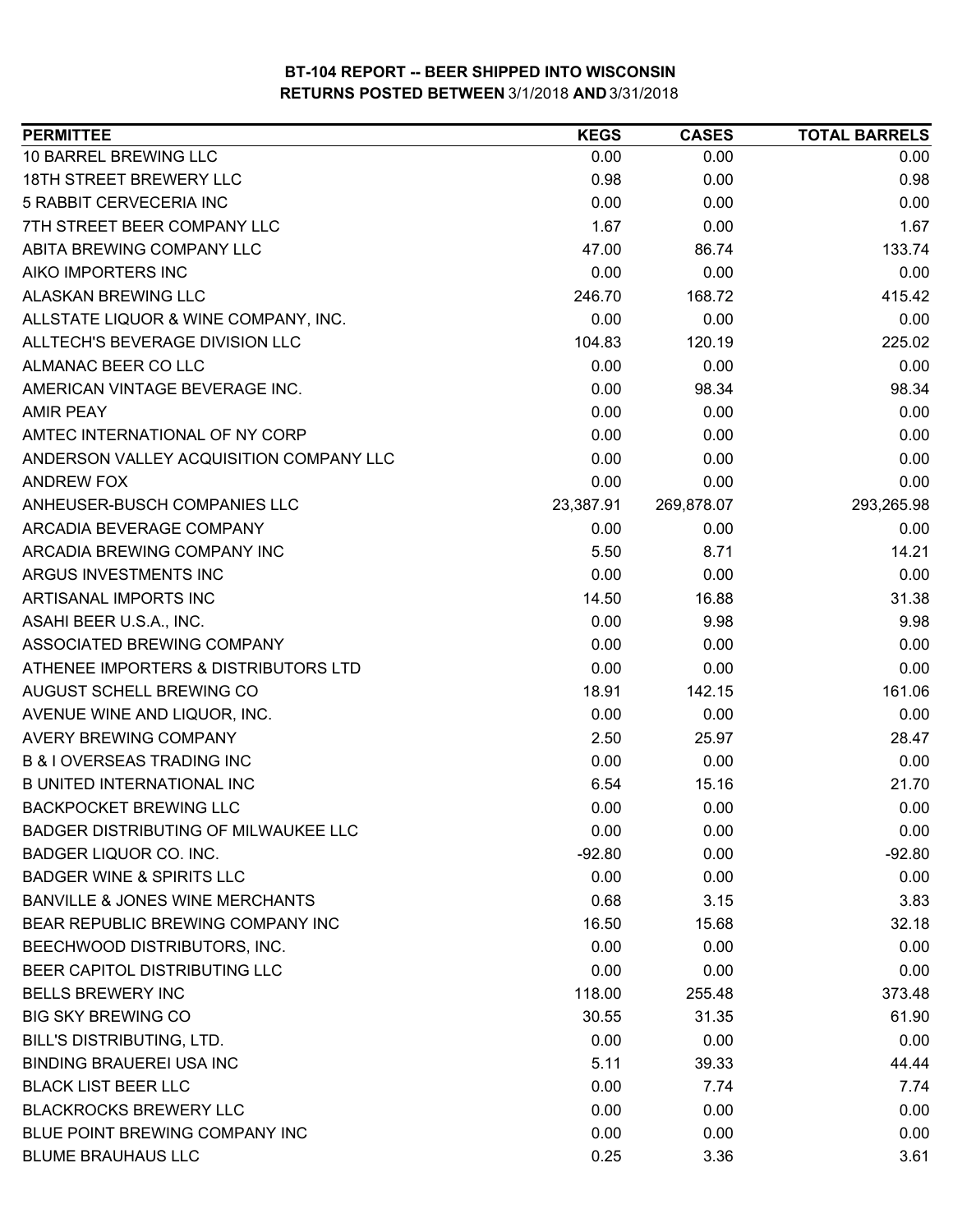| <b>PERMITTEE</b>                        | <b>KEGS</b> | <b>CASES</b> | <b>TOTAL BARRELS</b> |
|-----------------------------------------|-------------|--------------|----------------------|
| <b>BOSTON BEER CORPORATION</b>          | 309.17      | 2,477.01     | 2,786.18             |
| <b>BOULDER BEER INC</b>                 | 16.00       | 10.45        | 26.45                |
| BRAU BROTHERS BREWING COMPANY, LLC      | 0.00        | 0.00         | 0.00                 |
| BREAKTHRU BEVERAGE GROUP LLC            | 0.00        | 0.00         | 0.00                 |
| BREAKTHRU BEVERAGE GROUP LLC            | 0.00        | 0.00         | 0.00                 |
| BREAKTHRU BEVERAGE WISCONSIN NORTH LLC  | 0.00        | 0.00         | 0.00                 |
| BRECKENRIDGE BREWERY LLC                | 0.00        | 0.00         | 0.00                 |
| <b>BRIAN EWING</b>                      | 7.63        | 39.21        | 46.84                |
| BROWN-FORMAN CORPORATION                | 0.00        | 79.84        | 79.84                |
| BUFFALO CREEK BREWING LLC               | 0.00        | 0.00         | 0.00                 |
| BURNING BROTHERS BREWING LLC            | 0.00        | 8.81         | 8.81                 |
| C.J.W., INC.                            | 0.00        | 0.00         | 0.00                 |
| CANAL STREET BREWING CO LLC             | 145.50      | 970.23       | 1,115.73             |
| CAPITOL-HUSTING COMPANY, INC.           | 0.00        | 0.00         | 0.00                 |
| <b>CAROLE MINOGUE</b>                   | 0.00        | 0.00         | 0.00                 |
| CARRIAGE HOUSE IMPORTS, LTD.            | 0.00        | 108.50       | 108.50               |
| CASCADE BREWING COMPANY LLC             | 3.40        | 0.00         | 3.40                 |
| CENTRAL BEER DISTRIBUTORS, INC.         | 0.00        | 0.00         | 0.00                 |
| CENTRAL BEER IMPORT & EXPORT INC        | 0.00        | 0.00         | 0.00                 |
| CHAS A BERNICK INC                      | 12.00       | 51.97        | 63.97                |
| CHAS A BERNICK INC                      | 11.67       | 15.19        | 26.86                |
| <b>CHATHAM IMPORTS INC</b>              | 0.00        | 0.00         | 0.00                 |
| CHICAGO BREW WERKS INC                  | 0.25        | 0.00         | 0.25                 |
| <b>CHRIS MICHNER</b>                    | 21.25       | 38.85        | 60.10                |
| <b>CHRISTIAN P SCHAEFER</b>             | 0.00        | 23.23        | 23.23                |
| <b>CLASSIC BREWING COMPANY</b>          | 0.00        | 60.39        | 60.39                |
| COLD SPRING BREWING COMPANY             | 0.00        | 0.00         | 0.00                 |
| <b>COMEBACK BREWING INC</b>             | 0.00        | 0.00         | 0.00                 |
| CORONADO BREWING COMPANY INC            | 22.88       | 9.62         | 32.50                |
| CRAFT BREW ALLIANCE INC                 | 0.00        | 0.00         | 0.00                 |
| <b>CRAFT IMPORTS LLC</b>                | 0.00        | 0.00         | 0.00                 |
| <b>CRAFT REVOLUTION LLC</b>             | 26.67       | 57.34        | 84.01                |
| <b>CROWN IMPORTS LLC</b>                | 0.00        | 9,478.13     | 9,478.13             |
| CRYSTAL LAKE BEER COMPANY               | 0.00        | 0.00         | 0.00                 |
| <b>CUSTOM CALIFORNIA CRAFT BEER LLC</b> | 0.00        | 0.00         | 0.00                 |
| D&V INTERNATIONAL INC                   | 0.00        | 0.00         | 0.00                 |
| <b>DANNY RAKOVIC</b>                    | 0.00        | 3.30         | 3.30                 |
| DEAN DISTRIBUTING, INC.                 | 0.00        | 0.00         | 0.00                 |
| DEAN DISTRIBUTING, INC.                 | 0.00        | 0.00         | 0.00                 |
| <b>DEBORAH MARIE WINTER</b>             | 0.00        | 0.13         | 0.13                 |
| <b>DELIA E RODRIGUEZ</b>                | 0.00        | 0.00         | 0.00                 |
| DESCHUTES BREWERY INC                   | 130.20      | 264.44       | 394.64               |
| DESTIHL HOLDINGS LLC                    | 0.00        | 7.26         | 7.26                 |
| DETROIT RIVERTOWN BREWING LLC           | 0.00        | 10.45        | 10.45                |
| DIAGEO BEER COMPANY USA                 |             |              |                      |
|                                         | 1,284.55    | 3,303.93     | 4,588.48             |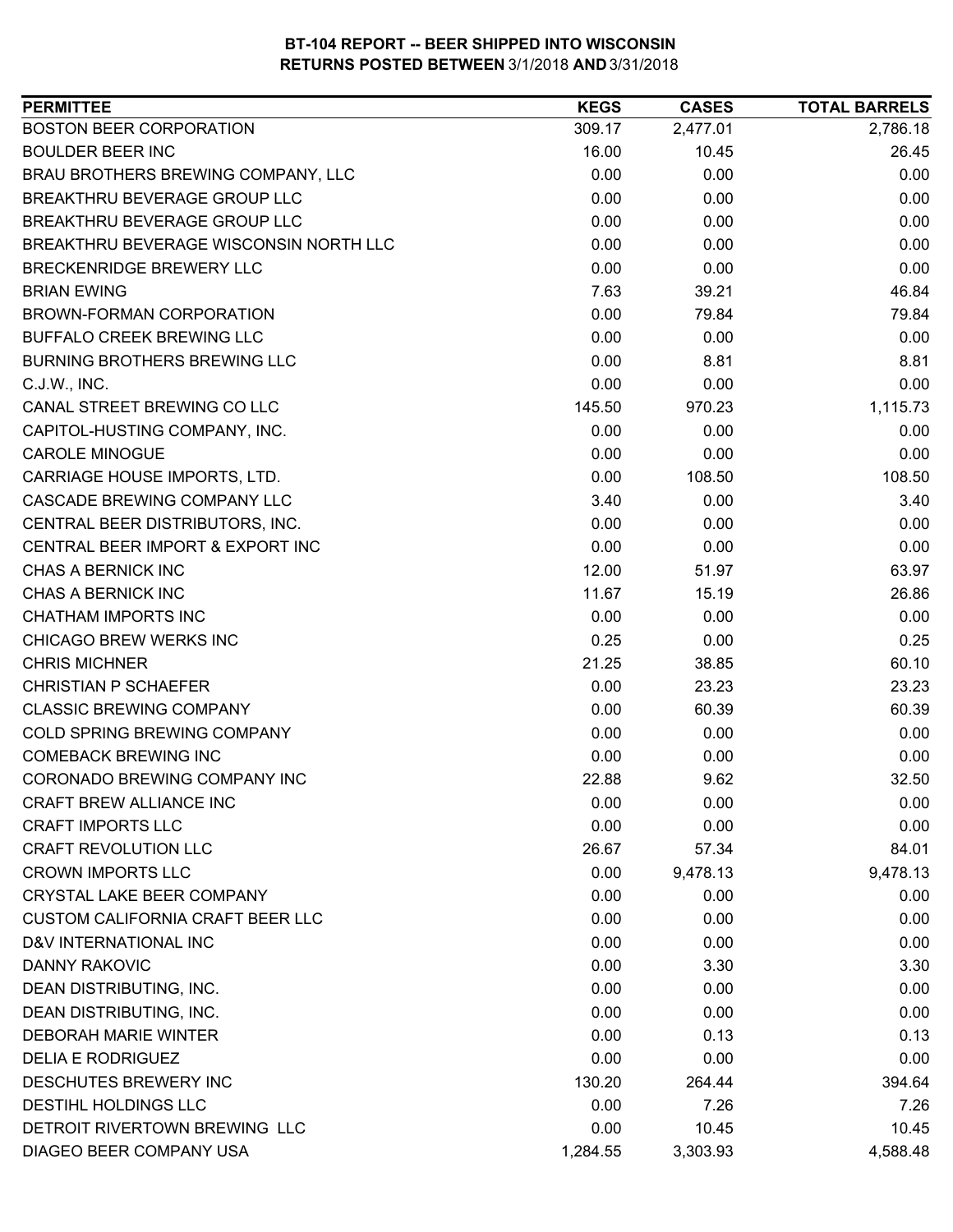| <b>PERMITTEE</b>                             | <b>KEGS</b> | <b>CASES</b> | <b>TOTAL BARRELS</b> |
|----------------------------------------------|-------------|--------------|----------------------|
| DISCOUNT LIQUOR, INC.                        | 0.00        | 0.00         | 0.00                 |
| DOANE DISTRIBUTING, INC.                     | 0.00        | 0.00         | 0.00                 |
| DOGFISH HEAD CRAFT BREWERY LLC               | 38.16       | 94.06        | 132.22               |
| <b>DOYNA LTD</b>                             | 0.00        | 0.00         | 0.00                 |
| DUVEL MOORTGAT USA LTD                       | 16.37       | 83.55        | 99.92                |
| E & J GALLO WINERY                           | 0.00        | 34.82        | 34.82                |
| EASTERN LIQUORS USA INC                      | 0.00        | 0.00         | 0.00                 |
| EINSTOK BEER COMPANY LP                      | 10.50       | 55.28        | 65.78                |
| EL DORADO BEVERAGE CO                        | 0.00        | 0.00         | 0.00                 |
| ELYSIAN BREWING COMPANY INC                  | 0.00        | 0.00         | 0.00                 |
| EPIC BREWING COMPANY LLC                     | 0.00        | 0.00         | 0.00                 |
| EPIC BREWING COMPANY LLC                     | 6.75        | 3.81         | 10.56                |
| FABIANO BROTHERS - WISCONSIN LLC             | 0.00        | 0.00         | 0.00                 |
| FAIR STATE BREWING COOPERATIVE               | 0.00        | 0.00         | 0.00                 |
| FLANIGAN DISTRIBUTING OF DOOR COUNTY, INC.   | 0.00        | 0.00         | 0.00                 |
| <b>FLYING DOG BREWERY LLLP</b>               | 0.00        | 0.00         | 0.00                 |
| FOUR SEASONS BEER DISTRIBUTORS INC           | 0.00        | 0.00         | 0.00                 |
| FRANK BEER DISTRIBUTORS, INC.                | 0.00        | 0.00         | 0.00                 |
| FRANK BEER SOUTH LLC                         | 0.00        | 0.00         | 0.00                 |
| FRANK LIQUOR COMPANY, INC.                   | 92.94       | 0.00         | 92.94                |
| FRANK LIQUORS OF LA CROSSE, INC.             | 0.00        | 0.00         | 0.00                 |
| FRED R KARM JR                               | 0.00        | 0.00         | 0.00                 |
| FULTON STREET BREWERY LLC                    | 0.00        | 0.00         | 0.00                 |
| <b>FUNKWERKS INC</b>                         | 0.00        | 0.00         | 0.00                 |
| <b>G &amp; F DISTRIBUTING INC</b>            | 0.00        | 0.00         | 0.00                 |
| <b>G K SKAGGS INC</b>                        | 0.00        | 0.00         | 0.00                 |
| <b>GARY'S CORPORATION OF OAK CREEK</b>       | 0.00        | 0.00         | 0.00                 |
| <b>GELOSO BEVERAGE GROUP LLC</b>             | 0.00        | 0.00         | 0.00                 |
| GENERAL BEER DISTRIBUTORS CO.                | 0.00        | 0.00         | 0.00                 |
| GENERAL BEER DISTRIBUTORS CO. - MILWAUKEE    | 0.00        | 0.00         | 0.00                 |
| <b>GENERAL BEER-NORTHEAST INC</b>            | 0.00        | 0.00         | 0.00                 |
| <b>GENERAL BEER-NORTHEAST INC</b>            | 0.00        | 0.00         | 0.00                 |
| GENERAL BEER-NORTHWEST, INC.                 | 0.00        | 0.00         | 0.00                 |
| GENERAL BEER-NORTHWEST, INC.                 | 0.00        | 0.00         | 0.00                 |
| GENERAL BEER-NORTHWEST, INC.                 | 0.00        | 0.00         | 0.00                 |
| <b>GENERAL BEVERAGE SALES CO.</b>            | 0.00        | 0.00         | 0.00                 |
| <b>GENERAL BEVERAGE SALES CO. -- OSHKOSH</b> | 0.00        | 0.00         | 0.00                 |
| GENERAL BEVERAGE SALES CO.-MILWAUKEE         | 0.00        | 0.00         | 0.00                 |
| <b>GEORGE BOZIC JR</b>                       | 0.00        | 12.26        | 12.26                |
| <b>GFBC INC</b>                              | 0.00        | 0.00         | 0.00                 |
| <b>GLOBAL VILLAGE IMPORTS LLC</b>            | 0.00        | 4.06         | 4.06                 |
| <b>GMB PARTNERS LLC</b>                      | 63.17       | 145.65       | 208.82               |
| <b>GRAYSCALE BREWING LLC</b>                 | 0.00        | 0.00         | 0.00                 |
| <b>GREAT CENTRAL BREWING LLC</b>             | 0.00        | 0.00         | 0.00                 |
| <b>GREGORY S HARDMAN</b>                     | 0.00        | 0.00         | 0.00                 |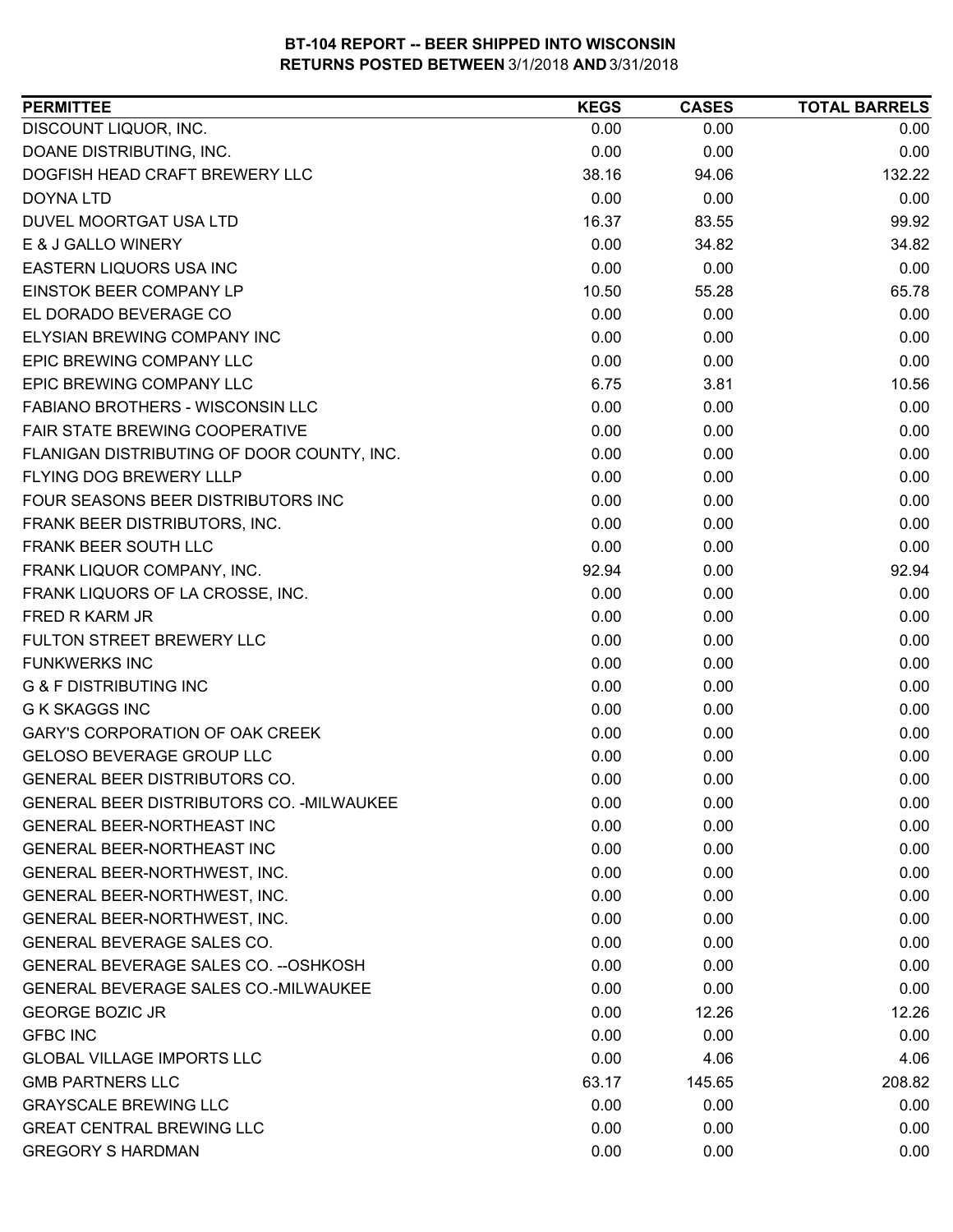| <b>PERMITTEE</b>                                  | <b>KEGS</b> | <b>CASES</b> | <b>TOTAL BARRELS</b> |
|---------------------------------------------------|-------------|--------------|----------------------|
| <b>GTBC LLC</b>                                   | 0.00        | 0.00         | 0.00                 |
| H C FOODS CO LTD                                  | 0.00        | 0.00         | 0.00                 |
| HARPOON DISTRIBUTING COMPANY                      | 44.79       | 30.05        | 74.84                |
| HEINEKEN USA INCORPORATED                         | 179.95      | 2,584.58     | 2,764.53             |
| HENDRICKS BEVERAGE, INC.                          | 0.00        | 0.00         | 0.00                 |
| HIGH COUNTRY BREWERY INC                          | 0.00        | 0.00         | 0.00                 |
| HOME BREW MART INC                                | 0.00        | 128.17       | 128.17               |
| HOP BUTCHER FOR THE WORLD LLC                     | 0.00        | 0.00         | 0.00                 |
| <b>ILLYRIAN IMPORT INC</b>                        | 3.24        | 0.00         | 3.24                 |
| INDEED BREWING COMPANY LLC                        | 1.16        | 3.46         | 4.62                 |
| INDIAN PEAKS BREWING COMPANY                      | 51.82       | 162.27       | 214.09               |
| <b>INTERNATIONAL DISTILLERS &amp; VINTERS LTD</b> | 0.00        | 0.00         | 0.00                 |
| <b>INTERTRADE USA COMPANY</b>                     | 0.00        | 0.00         | 0.00                 |
| <b>IRENE WAGNER</b>                               | 0.00        | 0.00         | 0.00                 |
| <b>IRON HORSE BEVERAGE LLC</b>                    | 0.00        | 14.72        | 14.72                |
| <b>ISLAND CITY BREWING COMPANY LLC</b>            | 4.62        | 0.00         | 4.62                 |
| <b>JAW PROPERTIES LLC</b>                         | 0.00        | 0.00         | 0.00                 |
| <b>JBR BREWING LLC</b>                            | 0.00        | 0.00         | 0.00                 |
| <b>JDZ INC</b>                                    | 10.00       | 9.00         | 19.00                |
| <b>JOHN J COLLETTI</b>                            | 0.00        | 0.00         | 0.00                 |
| JOHNSON BROTHERS OF WISCONSIN INC                 | 0.00        | 0.00         | 0.00                 |
| <b>JOSHUA DETH</b>                                | 16.83       | 82.66        | 99.49                |
| KAY BEER DISTRIBUTING, INC.                       | 0.00        | 0.00         | 0.00                 |
| KEWEENAW BREWING CO LLC                           | 147.50      | 85.43        | 232.93               |
| KOJIMA & INTERNATIONAL ASSOCIATES INC             | 0.00        | 0.00         | 0.00                 |
| <b>KROMBACHER USA LLC</b>                         | 0.00        | 0.00         | 0.00                 |
| KUHNHENN BREWING CO LLC                           | 0.00        | 0.00         | 0.00                 |
| KYSELA PERE ET FILS LTD                           | 0.00        | 0.00         | 0.00                 |
| LA CROSSE BEVERAGE LLC                            | 0.00        | 0.00         | 0.00                 |
| LABATT USA OPERATING CO LLC                       | 17.00       | 1,656.85     | 1,673.85             |
| <b>LAGUNITAS BREWING CO</b>                       | 172.50      | 402.46       | 574.96               |
| LAKE SUPERIOR BREWING CO LLC                      | 1.17        | 0.00         | 1.17                 |
| LARRY'S DISTRIBUTING CO., INC.                    | 0.00        | 0.00         | 0.00                 |
| LEE BEVERAGE OF WISCONSIN LLC                     | 0.00        | 0.00         | 0.00                 |
| LEE BEVERAGE OF WISCONSIN LLC                     | 0.00        | 0.00         | 0.00                 |
| LEE BEVERAGE OF WISCONSIN LLC                     | 0.00        | 0.00         | 0.00                 |
| LEFT COAST BREWING CO                             | 0.00        | 0.00         | 0.00                 |
| LENA BEVERAGE COMPANY                             | 0.33        | 3.62         | 3.95                 |
| LIFT BRIDGE BREWING TECHNOLOGIES LLC              | 4.00        | 17.90        | 21.90                |
| LOUIS GLUNZ BEER INC                              | 4.00        | 24.28        | 28.28                |
| <b>MANKATO BREWERY LLC</b>                        | 0.00        | 0.00         | 0.00                 |
| MANNEKEN-BRUSSEL IMPORTS INC                      | 4.09        | 3.41         | 7.50                 |
| MARK ANTHONY BRANDS INC                           | 0.00        | 1,683.76     | 1,683.76             |
| MASSACHUSETTS BEVERAGE ALLIANCE LLC               | 0.00        | 0.00         | 0.00                 |
| MERCENARY BREWERY & DISTILLERY LLC                | 0.00        | 0.00         | 0.00                 |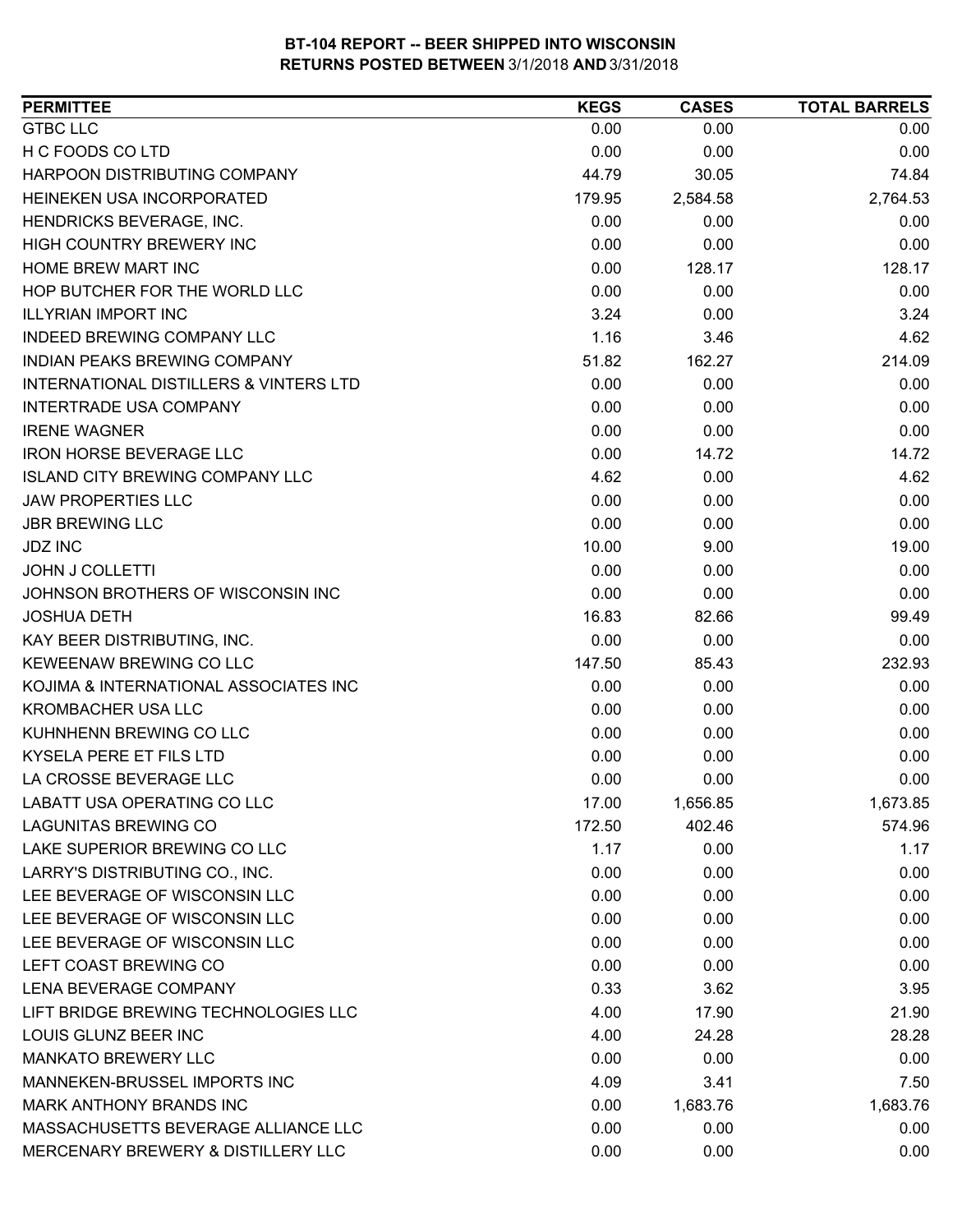| MERCHANT DU VIN CORPORATION<br>13.72<br>53.63<br>39.91<br>METROPOLITAN BREWING LLC<br>0.00<br>0.00<br>0.00<br>2.39<br><b>MHW LTD</b><br>17.53<br>19.92<br>MICHAUD DISTRIBUTING INC<br>0.00<br>0.00<br>0.00<br>0.00<br>MIKERPHONE BREWING LLC<br>0.00<br>0.00<br>MILLERCOORS LLC<br>943.39<br>43,194.28<br>44,137.67<br>MILLERCOORS LLC<br>32,136.58<br>35,354.66<br>3,218.08<br>MILLSTREAM INVESTMENTS INC<br>0.00<br>0.00<br>0.00<br>0.00<br>MOR-DALL ENTERPRISES INC.<br>0.00<br>0.00<br>MOUNTAINEER HOLDINGS LLC<br>0.00<br>0.00<br>0.00<br>MUTUAL WHOLESALE LIQUOR INC<br>0.00<br>0.00<br>0.00<br><b>NDC SYSTEMS LP</b><br>108.97<br>108.97<br>0.00<br>NEBRASKA BREWING CO INC<br>0.00<br>0.00<br>0.00<br>NEW BELGIUM BREWING COMPANY INC<br>278.15<br>726.16<br>1,004.31<br>NEW HOLLAND BREWING CO LLC<br>0.00<br>0.00<br>0.00<br>NEW YORK MUTUAL TRADING CO INC<br>0.00<br>2.37<br>2.37<br>0.00<br>NOELKE DISTRIBUTORS, INC.<br>0.00<br>0.00<br>NORTH COAST BREWING CO INC<br>2.00<br>21.55<br>19.55<br>NORTHWEST BEVERAGES, INC.<br>0.00<br>0.00<br>0.00<br>NOUVEAU VENTURES LLC<br>0.00<br>0.00<br>0.00<br>0.00<br>ODELL BREWING COMPANY<br>0.00<br>0.00<br>OFF-KILTER BREWING INC<br>5.48<br>5.48<br>0.00<br>ONION PUB & BREWERY INC<br>0.00<br>0.00<br>0.00<br>5.11<br>21.15<br>26.26<br>OREGON BREWING COMPANY INC<br>0.00<br>0.00<br>0.00<br>OTT SCHWEITZER DISTRIBUTORSHIP, INC.<br>PABST BREWING COMPANY LLC<br>310.58<br>12.00<br>298.58<br>PAMPA BEVERAGES LLC<br>0.00<br>0.00<br>0.00<br>PARK RIDGE DISTRIBUTING, INC.<br>0.00<br>0.00<br>0.00<br>0.00<br>0.00<br>PATERNO IMPORTS LTD<br>0.00<br>PAULANER USA LLC<br>137.00<br>211.08<br>348.08<br>PEHLER DISTRIBUTING, INC.<br>0.00<br>0.00<br>0.00<br>PERENNIAL PARTNERS LLC<br>6.67<br>4.30<br>10.97<br>PHIL KNUTSEN<br>0.00<br>0.00<br>0.00<br>PHILLIPS WINE COMPANY<br>0.00<br>0.00<br>0.00<br>PIPEWORKS PRODUCTION LLC<br>0.00<br>0.00<br>0.00<br>PRO-LIQUITECH LLC<br>0.00<br>0.00<br>0.00<br>PROST BREWING COMPANY LLC<br>6.00<br>5.23<br>11.23<br>RATAS WHOLESALE LIQUOR COMPANY<br>0.00<br>0.00<br>0.00<br><b>RAVEN BRANDS INC</b><br>0.00<br>0.00<br>0.00<br>RELETA BREWING COMPANY LLC<br>0.00<br>0.00<br>0.00<br>RENEGADE BREWING COMPANY LLC<br>3.17<br>9.34<br>6.17<br><b>RICHARD D KATECHIS</b><br>0.00<br>0.00<br>0.00<br>S & H INDEPENDENT PREMIUM BRANDS LLC<br>261.20<br>261.20<br>0.00<br>S. & S. DISTRIBUTING, INC.<br>0.00<br>0.00<br>0.00<br>S. & S. DISTRIBUTING, INC.<br>0.00<br>0.00<br>0.00 | <b>PERMITTEE</b> | <b>KEGS</b> | <b>CASES</b> | <b>TOTAL BARRELS</b> |
|------------------------------------------------------------------------------------------------------------------------------------------------------------------------------------------------------------------------------------------------------------------------------------------------------------------------------------------------------------------------------------------------------------------------------------------------------------------------------------------------------------------------------------------------------------------------------------------------------------------------------------------------------------------------------------------------------------------------------------------------------------------------------------------------------------------------------------------------------------------------------------------------------------------------------------------------------------------------------------------------------------------------------------------------------------------------------------------------------------------------------------------------------------------------------------------------------------------------------------------------------------------------------------------------------------------------------------------------------------------------------------------------------------------------------------------------------------------------------------------------------------------------------------------------------------------------------------------------------------------------------------------------------------------------------------------------------------------------------------------------------------------------------------------------------------------------------------------------------------------------------------------------------------------------------------------------------------------------------------------------------------------------------------------------------------------------------------------------------------------------------------------------------------------------------------------------------------------------------------------------------------------------------------------------------------------------------------------------------------------------------------------------------------------------------------------------------------------------------------------|------------------|-------------|--------------|----------------------|
|                                                                                                                                                                                                                                                                                                                                                                                                                                                                                                                                                                                                                                                                                                                                                                                                                                                                                                                                                                                                                                                                                                                                                                                                                                                                                                                                                                                                                                                                                                                                                                                                                                                                                                                                                                                                                                                                                                                                                                                                                                                                                                                                                                                                                                                                                                                                                                                                                                                                                          |                  |             |              |                      |
|                                                                                                                                                                                                                                                                                                                                                                                                                                                                                                                                                                                                                                                                                                                                                                                                                                                                                                                                                                                                                                                                                                                                                                                                                                                                                                                                                                                                                                                                                                                                                                                                                                                                                                                                                                                                                                                                                                                                                                                                                                                                                                                                                                                                                                                                                                                                                                                                                                                                                          |                  |             |              |                      |
|                                                                                                                                                                                                                                                                                                                                                                                                                                                                                                                                                                                                                                                                                                                                                                                                                                                                                                                                                                                                                                                                                                                                                                                                                                                                                                                                                                                                                                                                                                                                                                                                                                                                                                                                                                                                                                                                                                                                                                                                                                                                                                                                                                                                                                                                                                                                                                                                                                                                                          |                  |             |              |                      |
|                                                                                                                                                                                                                                                                                                                                                                                                                                                                                                                                                                                                                                                                                                                                                                                                                                                                                                                                                                                                                                                                                                                                                                                                                                                                                                                                                                                                                                                                                                                                                                                                                                                                                                                                                                                                                                                                                                                                                                                                                                                                                                                                                                                                                                                                                                                                                                                                                                                                                          |                  |             |              |                      |
|                                                                                                                                                                                                                                                                                                                                                                                                                                                                                                                                                                                                                                                                                                                                                                                                                                                                                                                                                                                                                                                                                                                                                                                                                                                                                                                                                                                                                                                                                                                                                                                                                                                                                                                                                                                                                                                                                                                                                                                                                                                                                                                                                                                                                                                                                                                                                                                                                                                                                          |                  |             |              |                      |
|                                                                                                                                                                                                                                                                                                                                                                                                                                                                                                                                                                                                                                                                                                                                                                                                                                                                                                                                                                                                                                                                                                                                                                                                                                                                                                                                                                                                                                                                                                                                                                                                                                                                                                                                                                                                                                                                                                                                                                                                                                                                                                                                                                                                                                                                                                                                                                                                                                                                                          |                  |             |              |                      |
|                                                                                                                                                                                                                                                                                                                                                                                                                                                                                                                                                                                                                                                                                                                                                                                                                                                                                                                                                                                                                                                                                                                                                                                                                                                                                                                                                                                                                                                                                                                                                                                                                                                                                                                                                                                                                                                                                                                                                                                                                                                                                                                                                                                                                                                                                                                                                                                                                                                                                          |                  |             |              |                      |
|                                                                                                                                                                                                                                                                                                                                                                                                                                                                                                                                                                                                                                                                                                                                                                                                                                                                                                                                                                                                                                                                                                                                                                                                                                                                                                                                                                                                                                                                                                                                                                                                                                                                                                                                                                                                                                                                                                                                                                                                                                                                                                                                                                                                                                                                                                                                                                                                                                                                                          |                  |             |              |                      |
|                                                                                                                                                                                                                                                                                                                                                                                                                                                                                                                                                                                                                                                                                                                                                                                                                                                                                                                                                                                                                                                                                                                                                                                                                                                                                                                                                                                                                                                                                                                                                                                                                                                                                                                                                                                                                                                                                                                                                                                                                                                                                                                                                                                                                                                                                                                                                                                                                                                                                          |                  |             |              |                      |
|                                                                                                                                                                                                                                                                                                                                                                                                                                                                                                                                                                                                                                                                                                                                                                                                                                                                                                                                                                                                                                                                                                                                                                                                                                                                                                                                                                                                                                                                                                                                                                                                                                                                                                                                                                                                                                                                                                                                                                                                                                                                                                                                                                                                                                                                                                                                                                                                                                                                                          |                  |             |              |                      |
|                                                                                                                                                                                                                                                                                                                                                                                                                                                                                                                                                                                                                                                                                                                                                                                                                                                                                                                                                                                                                                                                                                                                                                                                                                                                                                                                                                                                                                                                                                                                                                                                                                                                                                                                                                                                                                                                                                                                                                                                                                                                                                                                                                                                                                                                                                                                                                                                                                                                                          |                  |             |              |                      |
|                                                                                                                                                                                                                                                                                                                                                                                                                                                                                                                                                                                                                                                                                                                                                                                                                                                                                                                                                                                                                                                                                                                                                                                                                                                                                                                                                                                                                                                                                                                                                                                                                                                                                                                                                                                                                                                                                                                                                                                                                                                                                                                                                                                                                                                                                                                                                                                                                                                                                          |                  |             |              |                      |
|                                                                                                                                                                                                                                                                                                                                                                                                                                                                                                                                                                                                                                                                                                                                                                                                                                                                                                                                                                                                                                                                                                                                                                                                                                                                                                                                                                                                                                                                                                                                                                                                                                                                                                                                                                                                                                                                                                                                                                                                                                                                                                                                                                                                                                                                                                                                                                                                                                                                                          |                  |             |              |                      |
|                                                                                                                                                                                                                                                                                                                                                                                                                                                                                                                                                                                                                                                                                                                                                                                                                                                                                                                                                                                                                                                                                                                                                                                                                                                                                                                                                                                                                                                                                                                                                                                                                                                                                                                                                                                                                                                                                                                                                                                                                                                                                                                                                                                                                                                                                                                                                                                                                                                                                          |                  |             |              |                      |
|                                                                                                                                                                                                                                                                                                                                                                                                                                                                                                                                                                                                                                                                                                                                                                                                                                                                                                                                                                                                                                                                                                                                                                                                                                                                                                                                                                                                                                                                                                                                                                                                                                                                                                                                                                                                                                                                                                                                                                                                                                                                                                                                                                                                                                                                                                                                                                                                                                                                                          |                  |             |              |                      |
|                                                                                                                                                                                                                                                                                                                                                                                                                                                                                                                                                                                                                                                                                                                                                                                                                                                                                                                                                                                                                                                                                                                                                                                                                                                                                                                                                                                                                                                                                                                                                                                                                                                                                                                                                                                                                                                                                                                                                                                                                                                                                                                                                                                                                                                                                                                                                                                                                                                                                          |                  |             |              |                      |
|                                                                                                                                                                                                                                                                                                                                                                                                                                                                                                                                                                                                                                                                                                                                                                                                                                                                                                                                                                                                                                                                                                                                                                                                                                                                                                                                                                                                                                                                                                                                                                                                                                                                                                                                                                                                                                                                                                                                                                                                                                                                                                                                                                                                                                                                                                                                                                                                                                                                                          |                  |             |              |                      |
|                                                                                                                                                                                                                                                                                                                                                                                                                                                                                                                                                                                                                                                                                                                                                                                                                                                                                                                                                                                                                                                                                                                                                                                                                                                                                                                                                                                                                                                                                                                                                                                                                                                                                                                                                                                                                                                                                                                                                                                                                                                                                                                                                                                                                                                                                                                                                                                                                                                                                          |                  |             |              |                      |
|                                                                                                                                                                                                                                                                                                                                                                                                                                                                                                                                                                                                                                                                                                                                                                                                                                                                                                                                                                                                                                                                                                                                                                                                                                                                                                                                                                                                                                                                                                                                                                                                                                                                                                                                                                                                                                                                                                                                                                                                                                                                                                                                                                                                                                                                                                                                                                                                                                                                                          |                  |             |              |                      |
|                                                                                                                                                                                                                                                                                                                                                                                                                                                                                                                                                                                                                                                                                                                                                                                                                                                                                                                                                                                                                                                                                                                                                                                                                                                                                                                                                                                                                                                                                                                                                                                                                                                                                                                                                                                                                                                                                                                                                                                                                                                                                                                                                                                                                                                                                                                                                                                                                                                                                          |                  |             |              |                      |
|                                                                                                                                                                                                                                                                                                                                                                                                                                                                                                                                                                                                                                                                                                                                                                                                                                                                                                                                                                                                                                                                                                                                                                                                                                                                                                                                                                                                                                                                                                                                                                                                                                                                                                                                                                                                                                                                                                                                                                                                                                                                                                                                                                                                                                                                                                                                                                                                                                                                                          |                  |             |              |                      |
|                                                                                                                                                                                                                                                                                                                                                                                                                                                                                                                                                                                                                                                                                                                                                                                                                                                                                                                                                                                                                                                                                                                                                                                                                                                                                                                                                                                                                                                                                                                                                                                                                                                                                                                                                                                                                                                                                                                                                                                                                                                                                                                                                                                                                                                                                                                                                                                                                                                                                          |                  |             |              |                      |
|                                                                                                                                                                                                                                                                                                                                                                                                                                                                                                                                                                                                                                                                                                                                                                                                                                                                                                                                                                                                                                                                                                                                                                                                                                                                                                                                                                                                                                                                                                                                                                                                                                                                                                                                                                                                                                                                                                                                                                                                                                                                                                                                                                                                                                                                                                                                                                                                                                                                                          |                  |             |              |                      |
|                                                                                                                                                                                                                                                                                                                                                                                                                                                                                                                                                                                                                                                                                                                                                                                                                                                                                                                                                                                                                                                                                                                                                                                                                                                                                                                                                                                                                                                                                                                                                                                                                                                                                                                                                                                                                                                                                                                                                                                                                                                                                                                                                                                                                                                                                                                                                                                                                                                                                          |                  |             |              |                      |
|                                                                                                                                                                                                                                                                                                                                                                                                                                                                                                                                                                                                                                                                                                                                                                                                                                                                                                                                                                                                                                                                                                                                                                                                                                                                                                                                                                                                                                                                                                                                                                                                                                                                                                                                                                                                                                                                                                                                                                                                                                                                                                                                                                                                                                                                                                                                                                                                                                                                                          |                  |             |              |                      |
|                                                                                                                                                                                                                                                                                                                                                                                                                                                                                                                                                                                                                                                                                                                                                                                                                                                                                                                                                                                                                                                                                                                                                                                                                                                                                                                                                                                                                                                                                                                                                                                                                                                                                                                                                                                                                                                                                                                                                                                                                                                                                                                                                                                                                                                                                                                                                                                                                                                                                          |                  |             |              |                      |
|                                                                                                                                                                                                                                                                                                                                                                                                                                                                                                                                                                                                                                                                                                                                                                                                                                                                                                                                                                                                                                                                                                                                                                                                                                                                                                                                                                                                                                                                                                                                                                                                                                                                                                                                                                                                                                                                                                                                                                                                                                                                                                                                                                                                                                                                                                                                                                                                                                                                                          |                  |             |              |                      |
|                                                                                                                                                                                                                                                                                                                                                                                                                                                                                                                                                                                                                                                                                                                                                                                                                                                                                                                                                                                                                                                                                                                                                                                                                                                                                                                                                                                                                                                                                                                                                                                                                                                                                                                                                                                                                                                                                                                                                                                                                                                                                                                                                                                                                                                                                                                                                                                                                                                                                          |                  |             |              |                      |
|                                                                                                                                                                                                                                                                                                                                                                                                                                                                                                                                                                                                                                                                                                                                                                                                                                                                                                                                                                                                                                                                                                                                                                                                                                                                                                                                                                                                                                                                                                                                                                                                                                                                                                                                                                                                                                                                                                                                                                                                                                                                                                                                                                                                                                                                                                                                                                                                                                                                                          |                  |             |              |                      |
|                                                                                                                                                                                                                                                                                                                                                                                                                                                                                                                                                                                                                                                                                                                                                                                                                                                                                                                                                                                                                                                                                                                                                                                                                                                                                                                                                                                                                                                                                                                                                                                                                                                                                                                                                                                                                                                                                                                                                                                                                                                                                                                                                                                                                                                                                                                                                                                                                                                                                          |                  |             |              |                      |
|                                                                                                                                                                                                                                                                                                                                                                                                                                                                                                                                                                                                                                                                                                                                                                                                                                                                                                                                                                                                                                                                                                                                                                                                                                                                                                                                                                                                                                                                                                                                                                                                                                                                                                                                                                                                                                                                                                                                                                                                                                                                                                                                                                                                                                                                                                                                                                                                                                                                                          |                  |             |              |                      |
|                                                                                                                                                                                                                                                                                                                                                                                                                                                                                                                                                                                                                                                                                                                                                                                                                                                                                                                                                                                                                                                                                                                                                                                                                                                                                                                                                                                                                                                                                                                                                                                                                                                                                                                                                                                                                                                                                                                                                                                                                                                                                                                                                                                                                                                                                                                                                                                                                                                                                          |                  |             |              |                      |
|                                                                                                                                                                                                                                                                                                                                                                                                                                                                                                                                                                                                                                                                                                                                                                                                                                                                                                                                                                                                                                                                                                                                                                                                                                                                                                                                                                                                                                                                                                                                                                                                                                                                                                                                                                                                                                                                                                                                                                                                                                                                                                                                                                                                                                                                                                                                                                                                                                                                                          |                  |             |              |                      |
|                                                                                                                                                                                                                                                                                                                                                                                                                                                                                                                                                                                                                                                                                                                                                                                                                                                                                                                                                                                                                                                                                                                                                                                                                                                                                                                                                                                                                                                                                                                                                                                                                                                                                                                                                                                                                                                                                                                                                                                                                                                                                                                                                                                                                                                                                                                                                                                                                                                                                          |                  |             |              |                      |
|                                                                                                                                                                                                                                                                                                                                                                                                                                                                                                                                                                                                                                                                                                                                                                                                                                                                                                                                                                                                                                                                                                                                                                                                                                                                                                                                                                                                                                                                                                                                                                                                                                                                                                                                                                                                                                                                                                                                                                                                                                                                                                                                                                                                                                                                                                                                                                                                                                                                                          |                  |             |              |                      |
|                                                                                                                                                                                                                                                                                                                                                                                                                                                                                                                                                                                                                                                                                                                                                                                                                                                                                                                                                                                                                                                                                                                                                                                                                                                                                                                                                                                                                                                                                                                                                                                                                                                                                                                                                                                                                                                                                                                                                                                                                                                                                                                                                                                                                                                                                                                                                                                                                                                                                          |                  |             |              |                      |
|                                                                                                                                                                                                                                                                                                                                                                                                                                                                                                                                                                                                                                                                                                                                                                                                                                                                                                                                                                                                                                                                                                                                                                                                                                                                                                                                                                                                                                                                                                                                                                                                                                                                                                                                                                                                                                                                                                                                                                                                                                                                                                                                                                                                                                                                                                                                                                                                                                                                                          |                  |             |              |                      |
|                                                                                                                                                                                                                                                                                                                                                                                                                                                                                                                                                                                                                                                                                                                                                                                                                                                                                                                                                                                                                                                                                                                                                                                                                                                                                                                                                                                                                                                                                                                                                                                                                                                                                                                                                                                                                                                                                                                                                                                                                                                                                                                                                                                                                                                                                                                                                                                                                                                                                          |                  |             |              |                      |
|                                                                                                                                                                                                                                                                                                                                                                                                                                                                                                                                                                                                                                                                                                                                                                                                                                                                                                                                                                                                                                                                                                                                                                                                                                                                                                                                                                                                                                                                                                                                                                                                                                                                                                                                                                                                                                                                                                                                                                                                                                                                                                                                                                                                                                                                                                                                                                                                                                                                                          |                  |             |              |                      |
|                                                                                                                                                                                                                                                                                                                                                                                                                                                                                                                                                                                                                                                                                                                                                                                                                                                                                                                                                                                                                                                                                                                                                                                                                                                                                                                                                                                                                                                                                                                                                                                                                                                                                                                                                                                                                                                                                                                                                                                                                                                                                                                                                                                                                                                                                                                                                                                                                                                                                          |                  |             |              |                      |
|                                                                                                                                                                                                                                                                                                                                                                                                                                                                                                                                                                                                                                                                                                                                                                                                                                                                                                                                                                                                                                                                                                                                                                                                                                                                                                                                                                                                                                                                                                                                                                                                                                                                                                                                                                                                                                                                                                                                                                                                                                                                                                                                                                                                                                                                                                                                                                                                                                                                                          |                  |             |              |                      |
|                                                                                                                                                                                                                                                                                                                                                                                                                                                                                                                                                                                                                                                                                                                                                                                                                                                                                                                                                                                                                                                                                                                                                                                                                                                                                                                                                                                                                                                                                                                                                                                                                                                                                                                                                                                                                                                                                                                                                                                                                                                                                                                                                                                                                                                                                                                                                                                                                                                                                          |                  |             |              |                      |
|                                                                                                                                                                                                                                                                                                                                                                                                                                                                                                                                                                                                                                                                                                                                                                                                                                                                                                                                                                                                                                                                                                                                                                                                                                                                                                                                                                                                                                                                                                                                                                                                                                                                                                                                                                                                                                                                                                                                                                                                                                                                                                                                                                                                                                                                                                                                                                                                                                                                                          |                  |             |              |                      |
|                                                                                                                                                                                                                                                                                                                                                                                                                                                                                                                                                                                                                                                                                                                                                                                                                                                                                                                                                                                                                                                                                                                                                                                                                                                                                                                                                                                                                                                                                                                                                                                                                                                                                                                                                                                                                                                                                                                                                                                                                                                                                                                                                                                                                                                                                                                                                                                                                                                                                          |                  |             |              |                      |
|                                                                                                                                                                                                                                                                                                                                                                                                                                                                                                                                                                                                                                                                                                                                                                                                                                                                                                                                                                                                                                                                                                                                                                                                                                                                                                                                                                                                                                                                                                                                                                                                                                                                                                                                                                                                                                                                                                                                                                                                                                                                                                                                                                                                                                                                                                                                                                                                                                                                                          |                  |             |              |                      |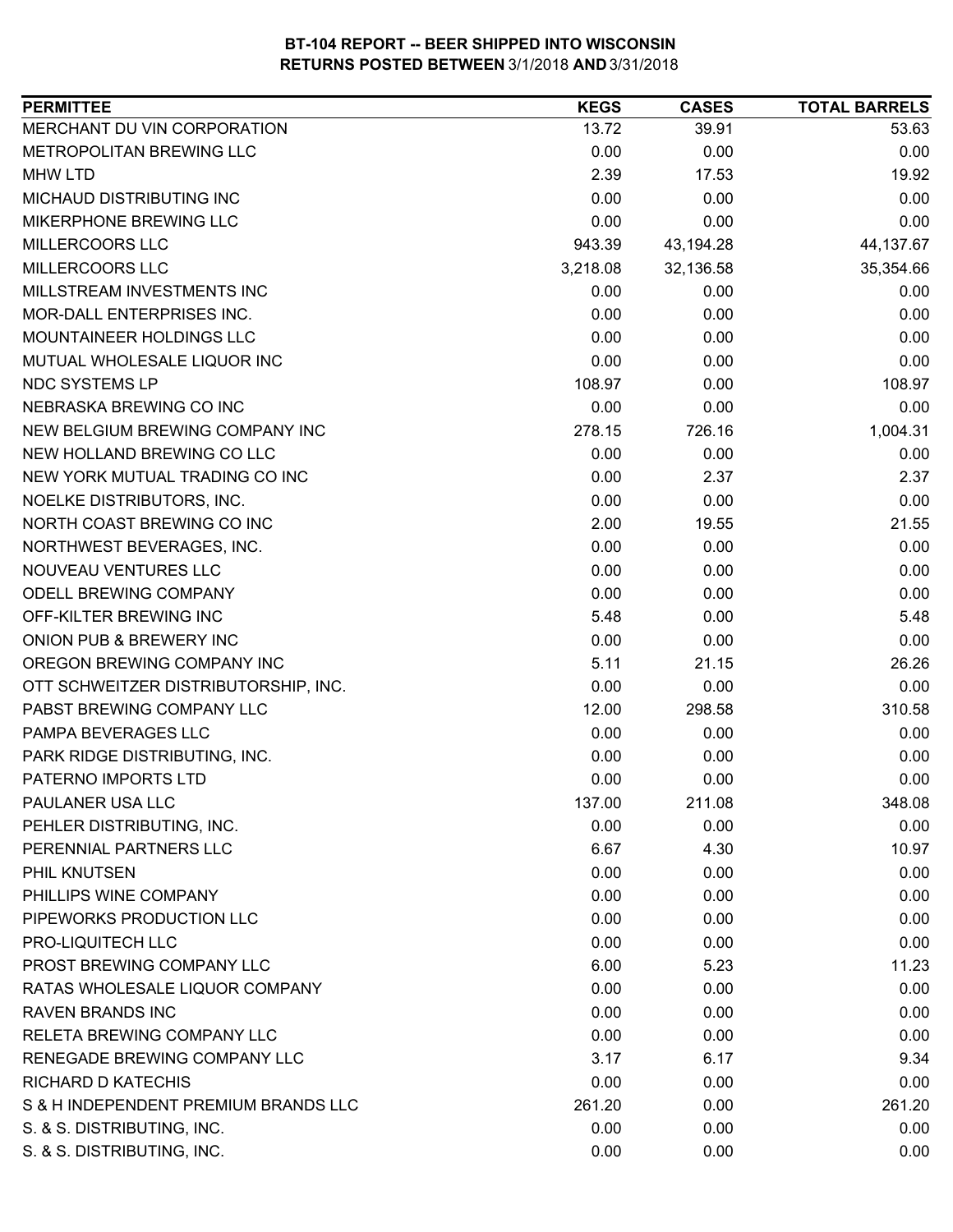| SAPPORO USA INC<br>27.86<br>3.99<br>23.87<br>SARATOGA LIQUOR CO., INC.<br>0.00<br>0.00<br>0.00<br>SAUGATUCK BREWING COMPANY INC<br>10.82<br>4.00<br>6.82<br>36.40<br><b>SHANE WELCH</b><br>0.00<br>36.40<br>2.21<br>5.80<br>SHELTON BROTHERS INC<br>3.59<br>SIERRA NEVADA BREWING COMPANY<br>1,238.06<br>143.05<br>1,095.01<br>SINGHA NORTH AMERICA INC<br>0.00<br>0.00<br>0.00<br>SOLEMN OATH BREWERY LLC<br>43.97<br>28.00<br>15.97<br>SOUTHERN TIER BREWING COMPANY LLC<br>0.83<br>17.97<br>17.14<br><b>SRB OPERATIONS LLC</b><br>0.00<br>0.00<br>0.00<br>ST KILLIAN IMPORTING CO INC<br>264.72<br>70.97<br>193.75<br>40.56<br>STANLEY STAWSKI DIST CO INC<br>0.00<br>40.56<br><b>STEVE CRIDER</b><br>0.00<br>0.00<br>0.00<br>STONE BREWING CO LLC<br>183.60<br>38.86<br>144.74<br><b>SUMMIT BREWING COMPANY</b><br>422.56<br>141.00<br>281.56<br>SUN KING BREWING CO LLC<br>0.00<br>0.00<br>0.00<br><b>SUPERIOR BEVERAGES LLC</b><br>0.00<br>0.00<br>0.00<br><b>SURLY BREWING COMPANY</b><br>519.95<br>233.82<br>286.13<br>SURVILLE ENTERPRISES CORP<br>0.00<br>0.00<br>0.00<br><b>SYLWESTER KOLAKOWSKI</b><br>0.00<br>0.00<br>0.00<br>TABLEBLUFF BREWING CO INC<br>0.00<br>0.00<br>0.00<br>TALLGRASS BREWING COMPANY INC<br>33.36<br>86.23<br>119.59<br><b>TERRAPIN BEER COMPANY LLC</b><br>447.51<br>117.75<br>329.76<br>THE BROOKLYN BREWERY CORPORATION<br>0.00<br>0.00<br>0.00<br>11.76<br>THE BRUERY LLC<br>10.00<br>1.76<br>THE CHURCH STREET BREWING COMPANY LLC<br>2.50<br>3.39<br>5.89<br>THE DUDES' BREWING COMPANY LLC<br>0.00<br>0.00<br>0.00<br>THE GAMBRINUS COMPANY<br>15.00<br>119.51<br>104.51<br>THE GREAT LAKES BREWING CO<br>217.76<br>103.67<br>114.09<br>THE R.S. LIPMAN COMPANY<br>0.00<br>0.00<br>0.00<br>0.50<br>2.74<br>THE TRI CITY BREWING COMPANY<br>2.24 |
|---------------------------------------------------------------------------------------------------------------------------------------------------------------------------------------------------------------------------------------------------------------------------------------------------------------------------------------------------------------------------------------------------------------------------------------------------------------------------------------------------------------------------------------------------------------------------------------------------------------------------------------------------------------------------------------------------------------------------------------------------------------------------------------------------------------------------------------------------------------------------------------------------------------------------------------------------------------------------------------------------------------------------------------------------------------------------------------------------------------------------------------------------------------------------------------------------------------------------------------------------------------------------------------------------------------------------------------------------------------------------------------------------------------------------------------------------------------------------------------------------------------------------------------------------------------------------------------------------------------------------------------------------------------------------------------------------------------------------------------------------------------------------------------------|
|                                                                                                                                                                                                                                                                                                                                                                                                                                                                                                                                                                                                                                                                                                                                                                                                                                                                                                                                                                                                                                                                                                                                                                                                                                                                                                                                                                                                                                                                                                                                                                                                                                                                                                                                                                                             |
|                                                                                                                                                                                                                                                                                                                                                                                                                                                                                                                                                                                                                                                                                                                                                                                                                                                                                                                                                                                                                                                                                                                                                                                                                                                                                                                                                                                                                                                                                                                                                                                                                                                                                                                                                                                             |
|                                                                                                                                                                                                                                                                                                                                                                                                                                                                                                                                                                                                                                                                                                                                                                                                                                                                                                                                                                                                                                                                                                                                                                                                                                                                                                                                                                                                                                                                                                                                                                                                                                                                                                                                                                                             |
|                                                                                                                                                                                                                                                                                                                                                                                                                                                                                                                                                                                                                                                                                                                                                                                                                                                                                                                                                                                                                                                                                                                                                                                                                                                                                                                                                                                                                                                                                                                                                                                                                                                                                                                                                                                             |
|                                                                                                                                                                                                                                                                                                                                                                                                                                                                                                                                                                                                                                                                                                                                                                                                                                                                                                                                                                                                                                                                                                                                                                                                                                                                                                                                                                                                                                                                                                                                                                                                                                                                                                                                                                                             |
|                                                                                                                                                                                                                                                                                                                                                                                                                                                                                                                                                                                                                                                                                                                                                                                                                                                                                                                                                                                                                                                                                                                                                                                                                                                                                                                                                                                                                                                                                                                                                                                                                                                                                                                                                                                             |
|                                                                                                                                                                                                                                                                                                                                                                                                                                                                                                                                                                                                                                                                                                                                                                                                                                                                                                                                                                                                                                                                                                                                                                                                                                                                                                                                                                                                                                                                                                                                                                                                                                                                                                                                                                                             |
|                                                                                                                                                                                                                                                                                                                                                                                                                                                                                                                                                                                                                                                                                                                                                                                                                                                                                                                                                                                                                                                                                                                                                                                                                                                                                                                                                                                                                                                                                                                                                                                                                                                                                                                                                                                             |
|                                                                                                                                                                                                                                                                                                                                                                                                                                                                                                                                                                                                                                                                                                                                                                                                                                                                                                                                                                                                                                                                                                                                                                                                                                                                                                                                                                                                                                                                                                                                                                                                                                                                                                                                                                                             |
|                                                                                                                                                                                                                                                                                                                                                                                                                                                                                                                                                                                                                                                                                                                                                                                                                                                                                                                                                                                                                                                                                                                                                                                                                                                                                                                                                                                                                                                                                                                                                                                                                                                                                                                                                                                             |
|                                                                                                                                                                                                                                                                                                                                                                                                                                                                                                                                                                                                                                                                                                                                                                                                                                                                                                                                                                                                                                                                                                                                                                                                                                                                                                                                                                                                                                                                                                                                                                                                                                                                                                                                                                                             |
|                                                                                                                                                                                                                                                                                                                                                                                                                                                                                                                                                                                                                                                                                                                                                                                                                                                                                                                                                                                                                                                                                                                                                                                                                                                                                                                                                                                                                                                                                                                                                                                                                                                                                                                                                                                             |
|                                                                                                                                                                                                                                                                                                                                                                                                                                                                                                                                                                                                                                                                                                                                                                                                                                                                                                                                                                                                                                                                                                                                                                                                                                                                                                                                                                                                                                                                                                                                                                                                                                                                                                                                                                                             |
|                                                                                                                                                                                                                                                                                                                                                                                                                                                                                                                                                                                                                                                                                                                                                                                                                                                                                                                                                                                                                                                                                                                                                                                                                                                                                                                                                                                                                                                                                                                                                                                                                                                                                                                                                                                             |
|                                                                                                                                                                                                                                                                                                                                                                                                                                                                                                                                                                                                                                                                                                                                                                                                                                                                                                                                                                                                                                                                                                                                                                                                                                                                                                                                                                                                                                                                                                                                                                                                                                                                                                                                                                                             |
|                                                                                                                                                                                                                                                                                                                                                                                                                                                                                                                                                                                                                                                                                                                                                                                                                                                                                                                                                                                                                                                                                                                                                                                                                                                                                                                                                                                                                                                                                                                                                                                                                                                                                                                                                                                             |
|                                                                                                                                                                                                                                                                                                                                                                                                                                                                                                                                                                                                                                                                                                                                                                                                                                                                                                                                                                                                                                                                                                                                                                                                                                                                                                                                                                                                                                                                                                                                                                                                                                                                                                                                                                                             |
|                                                                                                                                                                                                                                                                                                                                                                                                                                                                                                                                                                                                                                                                                                                                                                                                                                                                                                                                                                                                                                                                                                                                                                                                                                                                                                                                                                                                                                                                                                                                                                                                                                                                                                                                                                                             |
|                                                                                                                                                                                                                                                                                                                                                                                                                                                                                                                                                                                                                                                                                                                                                                                                                                                                                                                                                                                                                                                                                                                                                                                                                                                                                                                                                                                                                                                                                                                                                                                                                                                                                                                                                                                             |
|                                                                                                                                                                                                                                                                                                                                                                                                                                                                                                                                                                                                                                                                                                                                                                                                                                                                                                                                                                                                                                                                                                                                                                                                                                                                                                                                                                                                                                                                                                                                                                                                                                                                                                                                                                                             |
|                                                                                                                                                                                                                                                                                                                                                                                                                                                                                                                                                                                                                                                                                                                                                                                                                                                                                                                                                                                                                                                                                                                                                                                                                                                                                                                                                                                                                                                                                                                                                                                                                                                                                                                                                                                             |
|                                                                                                                                                                                                                                                                                                                                                                                                                                                                                                                                                                                                                                                                                                                                                                                                                                                                                                                                                                                                                                                                                                                                                                                                                                                                                                                                                                                                                                                                                                                                                                                                                                                                                                                                                                                             |
|                                                                                                                                                                                                                                                                                                                                                                                                                                                                                                                                                                                                                                                                                                                                                                                                                                                                                                                                                                                                                                                                                                                                                                                                                                                                                                                                                                                                                                                                                                                                                                                                                                                                                                                                                                                             |
|                                                                                                                                                                                                                                                                                                                                                                                                                                                                                                                                                                                                                                                                                                                                                                                                                                                                                                                                                                                                                                                                                                                                                                                                                                                                                                                                                                                                                                                                                                                                                                                                                                                                                                                                                                                             |
|                                                                                                                                                                                                                                                                                                                                                                                                                                                                                                                                                                                                                                                                                                                                                                                                                                                                                                                                                                                                                                                                                                                                                                                                                                                                                                                                                                                                                                                                                                                                                                                                                                                                                                                                                                                             |
|                                                                                                                                                                                                                                                                                                                                                                                                                                                                                                                                                                                                                                                                                                                                                                                                                                                                                                                                                                                                                                                                                                                                                                                                                                                                                                                                                                                                                                                                                                                                                                                                                                                                                                                                                                                             |
|                                                                                                                                                                                                                                                                                                                                                                                                                                                                                                                                                                                                                                                                                                                                                                                                                                                                                                                                                                                                                                                                                                                                                                                                                                                                                                                                                                                                                                                                                                                                                                                                                                                                                                                                                                                             |
|                                                                                                                                                                                                                                                                                                                                                                                                                                                                                                                                                                                                                                                                                                                                                                                                                                                                                                                                                                                                                                                                                                                                                                                                                                                                                                                                                                                                                                                                                                                                                                                                                                                                                                                                                                                             |
|                                                                                                                                                                                                                                                                                                                                                                                                                                                                                                                                                                                                                                                                                                                                                                                                                                                                                                                                                                                                                                                                                                                                                                                                                                                                                                                                                                                                                                                                                                                                                                                                                                                                                                                                                                                             |
|                                                                                                                                                                                                                                                                                                                                                                                                                                                                                                                                                                                                                                                                                                                                                                                                                                                                                                                                                                                                                                                                                                                                                                                                                                                                                                                                                                                                                                                                                                                                                                                                                                                                                                                                                                                             |
|                                                                                                                                                                                                                                                                                                                                                                                                                                                                                                                                                                                                                                                                                                                                                                                                                                                                                                                                                                                                                                                                                                                                                                                                                                                                                                                                                                                                                                                                                                                                                                                                                                                                                                                                                                                             |
| THE VETERAN BEVERAGE COMPANY<br>0.00<br>0.00<br>0.00                                                                                                                                                                                                                                                                                                                                                                                                                                                                                                                                                                                                                                                                                                                                                                                                                                                                                                                                                                                                                                                                                                                                                                                                                                                                                                                                                                                                                                                                                                                                                                                                                                                                                                                                        |
| THREE FLOYDS BREWING LLC<br>782.88<br>322.60<br>460.28                                                                                                                                                                                                                                                                                                                                                                                                                                                                                                                                                                                                                                                                                                                                                                                                                                                                                                                                                                                                                                                                                                                                                                                                                                                                                                                                                                                                                                                                                                                                                                                                                                                                                                                                      |
| 16.28<br><b>TIGHTHEAD BREWING COMPANY</b><br>4.18<br>12.10                                                                                                                                                                                                                                                                                                                                                                                                                                                                                                                                                                                                                                                                                                                                                                                                                                                                                                                                                                                                                                                                                                                                                                                                                                                                                                                                                                                                                                                                                                                                                                                                                                                                                                                                  |
| <b>TODD FYTEN</b><br>0.00<br>0.00<br>0.00                                                                                                                                                                                                                                                                                                                                                                                                                                                                                                                                                                                                                                                                                                                                                                                                                                                                                                                                                                                                                                                                                                                                                                                                                                                                                                                                                                                                                                                                                                                                                                                                                                                                                                                                                   |
| <b>TOPPLING GOLIATH INC</b><br>14.50<br>353.03<br>367.53                                                                                                                                                                                                                                                                                                                                                                                                                                                                                                                                                                                                                                                                                                                                                                                                                                                                                                                                                                                                                                                                                                                                                                                                                                                                                                                                                                                                                                                                                                                                                                                                                                                                                                                                    |
| TRIANGLE DISTRIBUTING COMPANY, INC.<br>0.00<br>0.00<br>0.00                                                                                                                                                                                                                                                                                                                                                                                                                                                                                                                                                                                                                                                                                                                                                                                                                                                                                                                                                                                                                                                                                                                                                                                                                                                                                                                                                                                                                                                                                                                                                                                                                                                                                                                                 |
| <b>TRIBES GRILL INC</b><br>0.00<br>0.00<br>0.00                                                                                                                                                                                                                                                                                                                                                                                                                                                                                                                                                                                                                                                                                                                                                                                                                                                                                                                                                                                                                                                                                                                                                                                                                                                                                                                                                                                                                                                                                                                                                                                                                                                                                                                                             |
| TRI-MART COMPANY LLC<br>0.00<br>0.00<br>0.00                                                                                                                                                                                                                                                                                                                                                                                                                                                                                                                                                                                                                                                                                                                                                                                                                                                                                                                                                                                                                                                                                                                                                                                                                                                                                                                                                                                                                                                                                                                                                                                                                                                                                                                                                |
| <b>TROIKA BREWING COMPANY LLC</b><br>0.00<br>0.00<br>0.00                                                                                                                                                                                                                                                                                                                                                                                                                                                                                                                                                                                                                                                                                                                                                                                                                                                                                                                                                                                                                                                                                                                                                                                                                                                                                                                                                                                                                                                                                                                                                                                                                                                                                                                                   |
| <b>TRUCKEE CRAFT BREWING</b><br>0.00<br>0.00<br>0.00                                                                                                                                                                                                                                                                                                                                                                                                                                                                                                                                                                                                                                                                                                                                                                                                                                                                                                                                                                                                                                                                                                                                                                                                                                                                                                                                                                                                                                                                                                                                                                                                                                                                                                                                        |
| TWO BROTHERS BREWING COMPANY<br>12.50<br>50.24<br>37.74                                                                                                                                                                                                                                                                                                                                                                                                                                                                                                                                                                                                                                                                                                                                                                                                                                                                                                                                                                                                                                                                                                                                                                                                                                                                                                                                                                                                                                                                                                                                                                                                                                                                                                                                     |
| 5.00<br>5.00<br>UINTA BREWING COMPANY<br>0.00                                                                                                                                                                                                                                                                                                                                                                                                                                                                                                                                                                                                                                                                                                                                                                                                                                                                                                                                                                                                                                                                                                                                                                                                                                                                                                                                                                                                                                                                                                                                                                                                                                                                                                                                               |
| UNE ANNEE BREWERY LLC<br>18.89<br>14.06<br>4.83                                                                                                                                                                                                                                                                                                                                                                                                                                                                                                                                                                                                                                                                                                                                                                                                                                                                                                                                                                                                                                                                                                                                                                                                                                                                                                                                                                                                                                                                                                                                                                                                                                                                                                                                             |
| UNITED STATES BEVERAGE LLC<br>3.33<br>22.56<br>19.23                                                                                                                                                                                                                                                                                                                                                                                                                                                                                                                                                                                                                                                                                                                                                                                                                                                                                                                                                                                                                                                                                                                                                                                                                                                                                                                                                                                                                                                                                                                                                                                                                                                                                                                                        |